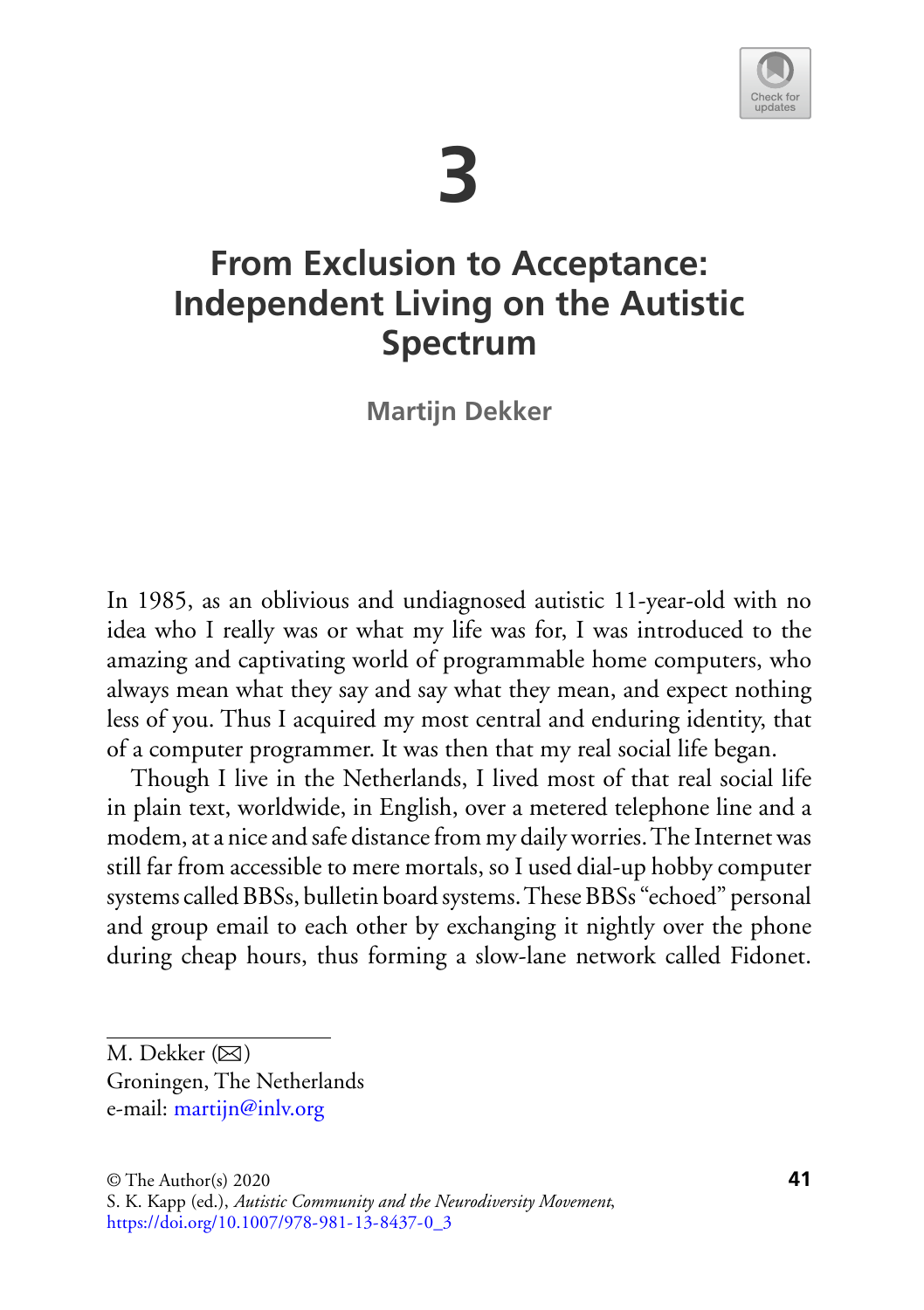Eventually, I became the moderator of two worldwide Fidonet echomail conferences.

While this did gave me a sense of accomplishment, I was living what others call 'real life' without a diagnosis or a clue. As I was growing into a young adult, I deteriorated. Along with depression, I developed what I now know to be catatonia-like difficulties with self-direction, such as taking any sort of initiative [\[1\]](#page-7-0). The depression went away later, but that mysterious and near-total inability to "just do it!" never has.

In 1995, as my education and my offline life had fallen apart completely, the Internet became accessible to the common people. On it, my mother and I discovered Asperger's syndrome. Less than a year later, I had a diagnosis of 299.00 Autistic Disorder by DSM-IV (Diagnostic and Statistical Manual of Mental Disorders, [\[2\]](#page-7-1)) criteria.

With nothing left to lose but my family's love and support, and on a self-discovery high, I went out into the new world of the 'Net. At the time, it was nearly as textual as BBSs, but I was enthralled to find that worldwide communication was instant instead of taking days. I found a few mailing lists (email-based discussion groups) dominated by parents of autistic children and professionals, plus one managed by autistic people: ANI-L, the list run by Autism Network International (ANI), founded in 1994 and hosted by Syracuse University since 1996 [\[3\]](#page-7-2).

By the time I entered the scene, ANI had developed a vibrant and specific autistic subculture, with verbal stims (in plain text) and various in-jokes involving fipples, llamas, and the like. It was quite wonderful to see this working so well for those who fit in. Here were, after all, people proving for the first time that autistic community is possible! But their ways were not every autistic person's cup of tea, and their community did not seem all that welcoming to those with dissenting opinions. The need for an alternative was somewhat apparent.

But in this pre-social media era, with the World Wide Web still a toddler, starting a group of any description on the Internet was non-trivial at best. No services existed that let you do this at the click of a button. It required the use of server software that usually was very expensive and always needed to be managed by an expert. Nor did I have connections to a university or corporation that could host it for me. So, although there was just the one autistic community, the idea of starting my own didn't occur to me.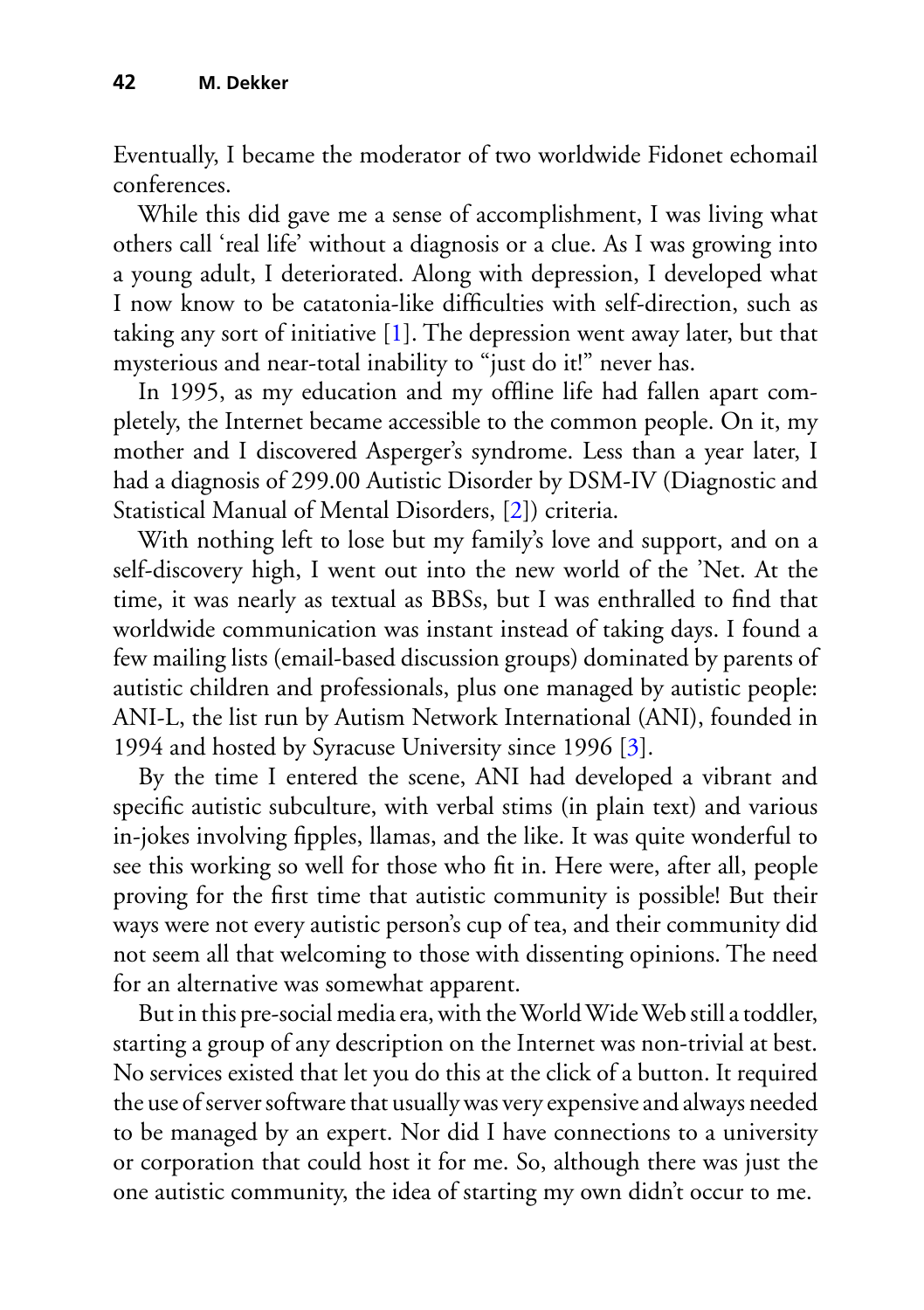Then I was contacted, in early 1996, by the American father of an autistic son, who was advocating for another American autistic man who I shall refer to as X. With a decades-long history of trauma, X had serious behavior problems. In part, this was a conscious decision: he was fed up with being mistreated, so, in his words, "no more Mr. Nice Guy". But it was also clearly the effect of a long history of institutionalization.

So he found himself banned from the few autism communities that existed on- and offline, including the only autistic-run one. But some people went much further: they actively spread the image of him as a direct threat, seriously and physically dangerous, apparently to ensure he would never get another chance elsewhere.

To me it was obvious that traumatized autistic people frequently have problems with bad behavior. Surely, effective advocacy would require at least making an effort to include the really difficult ones, too? It physically hurt to see some of my fellow autistic people not only eject, but also go out of their way to further damage someone who was already broken. My reaction, evoked in part by my own traumatic memories of schoolyard violence, peer rejection, and paternal authoritarianism, was visceral. I felt and understood this man's anger and desperation. Empathy! Much as I disapproved of X's methods, this reaction to them seemed so much more harmful that, despite my usual inertia, I found myself spurred into action.

Starting an Internet group seemed impossible without connections to a large organization, so I suggested that X try starting a BBS of his own, of the old-fashioned dial-up variety. He had some relevant experience and I figured that it might help him to bear the responsibility himself, to achieve something that was his own. Aiming it at people who had been "shunned, hated or misunderstood" due to being autistic or otherwise different, he set up forums on various relevant topics, with a definite activist bend. It was not networked, so I dialed in to the USA to participate at considerable expense. The BBS never had more than five users, and after a month or so, even they stopped coming. Whatever else may have contributed to the lack of interest, it was clear that with the Internet growing explosively, BBSs were on their way out.

Then, serendipity intervened. A new kind of Internet provider opened in the Netherlands, a subsidiary of a UK provider oddly named Demon Internet, after the English expression "to work like a demon" with a nod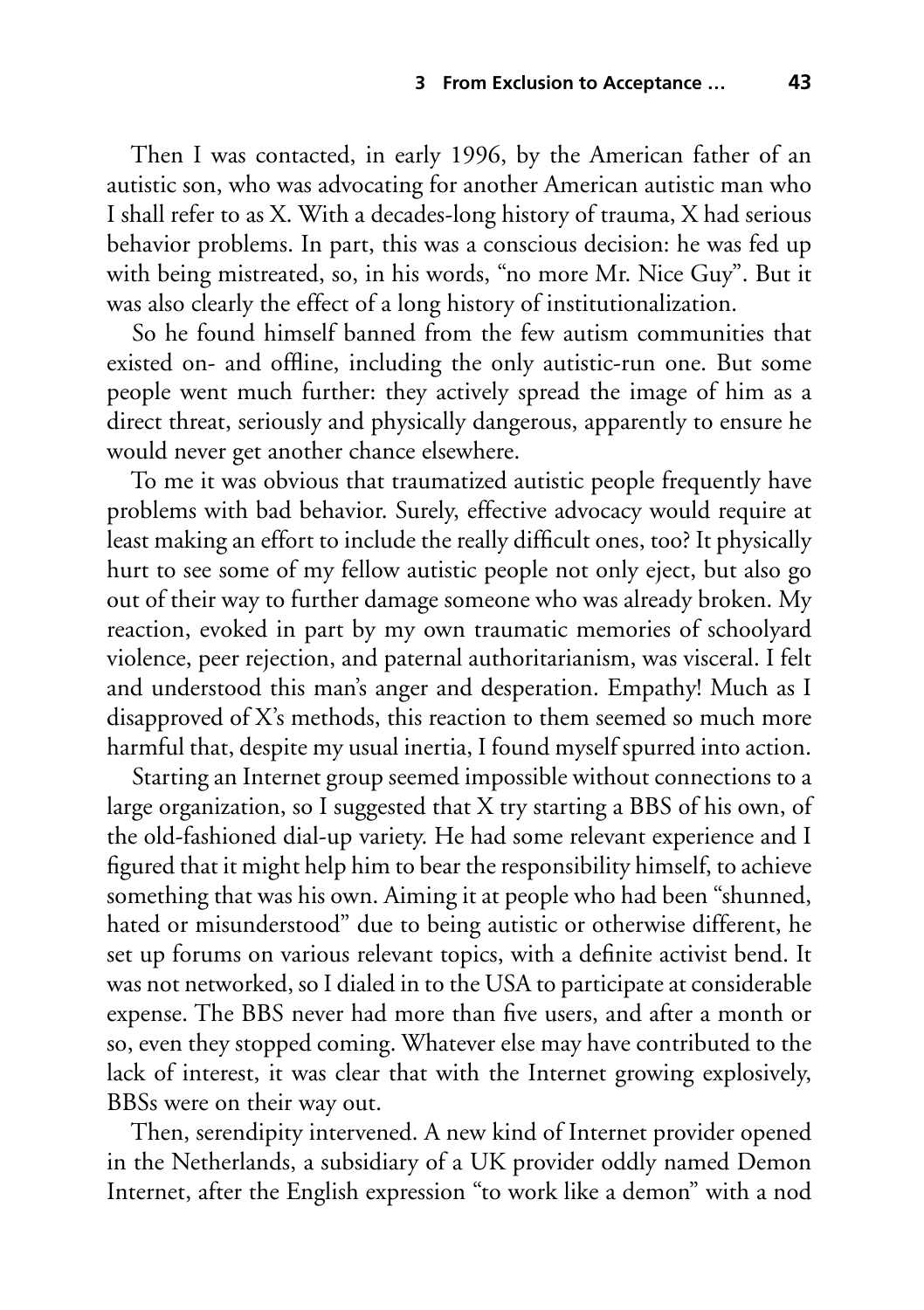to "daemons" as in server software on Unix and similar operating systems. They were special in not only technically enabling, but actively encouraging their users to run server software—to become a full-fledged host on the 'Net alongside giants like Syracuse University. Freeware mailing list server software called Macjordomo had also become available. Power to the people! The puzzle pieces fell into place.

I offered X the position of co-moderator, but at this point he had lost interest in taking an active role. So he took a back seat as I started it as my group. As was customary, the BBS had been divided into various topicbased forums; I decided to keep that aspect by creating several mailing lists dedicated to similar topics. I began to operate these mailing lists together as a set, so members could choose their topics of interest in which to participate.

Thus, the first entirely self-run and self-hosted autistic community on the Internet was born in July 1996, called Independent Living (InLv), with the Internet hostname of inlv.demon.nl (later changed to inlv.org). From then on, until cable internet became available in 2000, I had a routine of actively distributing group mail over the Internet through my dial-up line in batches, a few times a day. The communication was slower than ANI-L, but still much faster than Fidonet.

The group grew quickly.While some members were non-autistic friends and sympathizers, often with other neurological conditions, most of us were autistic—some recently diagnosed as adults, others seeking and receiving diagnoses as a result of their membership, still others content with having self-identified. In finding each other, we found ourselves. The collective process of self-rediscovery as autistic people that we went through as members was so intense, I stopped engaging in computer programming altogether for a number of years. I made friends, and more friends through friends, in various countries. Thus, after that of a computer programmer, I acquired my second-most central and enduring identity: that of an autistic person. It was then that I felt truly accepted in a community for the first time.

The text-only email nature of our community, far from being limiting or disabling, was found to be an advantage. We were able to skip all the social rituals and awkwardness and cut right to the chase, undistracted by body language, timing, sensory or eye contact issues, or any of the other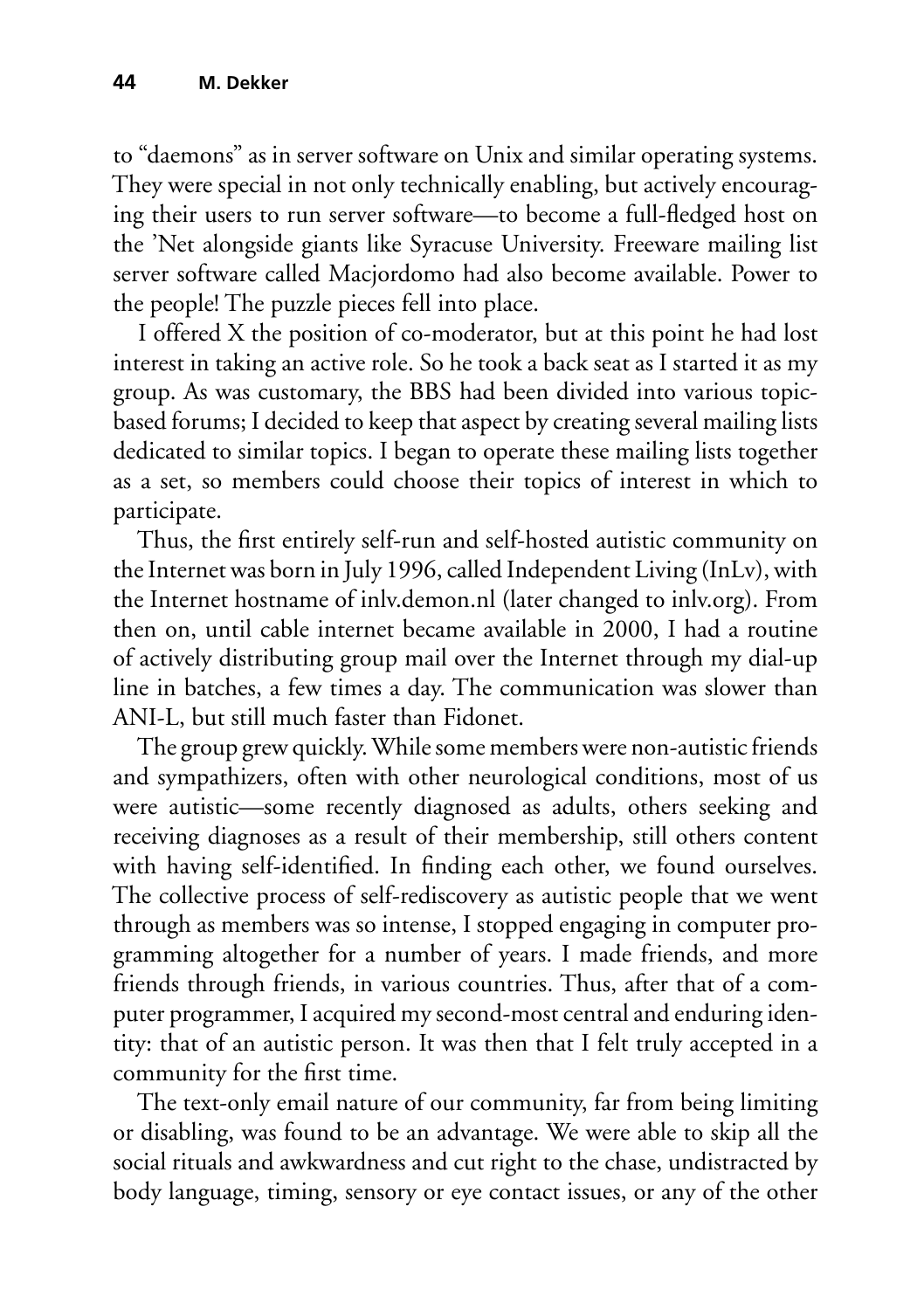autism-related difficulties with socializing. In the words of one member, the Internet was where "people can see the real me, not just how I interact superficially with other people" [\[4\]](#page-7-3). This helped us support each other more effectively. Email seemed like a natural communication medium for us autistics, like sign language is for deaf people [\[5\]](#page-7-4).

The notion that we lack empathy was quickly deconstructed as it became clear that neurologically typical (NT) people had considerably less empathy with us than we had with them. A lot of lifelong pain was shared and empathized with. As part of processing those experiences, we started developing our own theories of neurotypicality—of why these strange people, who form the majority, do what they do. We had a bit of fun with it; tongue-in-cheek terms like "neurotypical syndrome" and "social dependency disorder" were thrown around. Some of us also felt inspired to explain ourselves to the neurotypical population using our newly found collective insight [\[6\]](#page-7-5). As we were so used to being misunderstood, patronized, and pathologized, it was a relief to have the shoe on the other foot.

But we also started finding things in common with each other, things that were not part of the diagnostic criteria for autism. For instance, many of us had trouble recognizing faces to various degrees, relying on other features such as voice, gait, and hair and clothing style to recognize a person. One InLv member, Bill Choisser (1947–2016), found an obscure medical term for this condition: prosopagnosia. It was thought to be very rare, but the group's experience clearly suggested otherwise. Bill popularized an easier to use term for it: face blindness. Based in large part on InLv discussions, he wrote the first book about the condition, which he published online [\[7\]](#page-7-6). The book gained traction and spread knowledge on the condition, and the term is now widely used.

Meanwhile, as people in and (mostly) out of the Netherlands began to take note of my activities, I began to be invited to autism conferences as a speaker. I would warn the InLv members of the impending silence when I was about to travel, then upon arrival I would find places to plug my laptop into a phone line and distribute the backlogged mail.

The feeling, at once grave and uplifting, of having an entire worldwide human community inside your laptop computer, depending on your own continued action to survive, is hard to describe. Wherever I went, they went with me. As I boarded airplanes, the announcement "in the event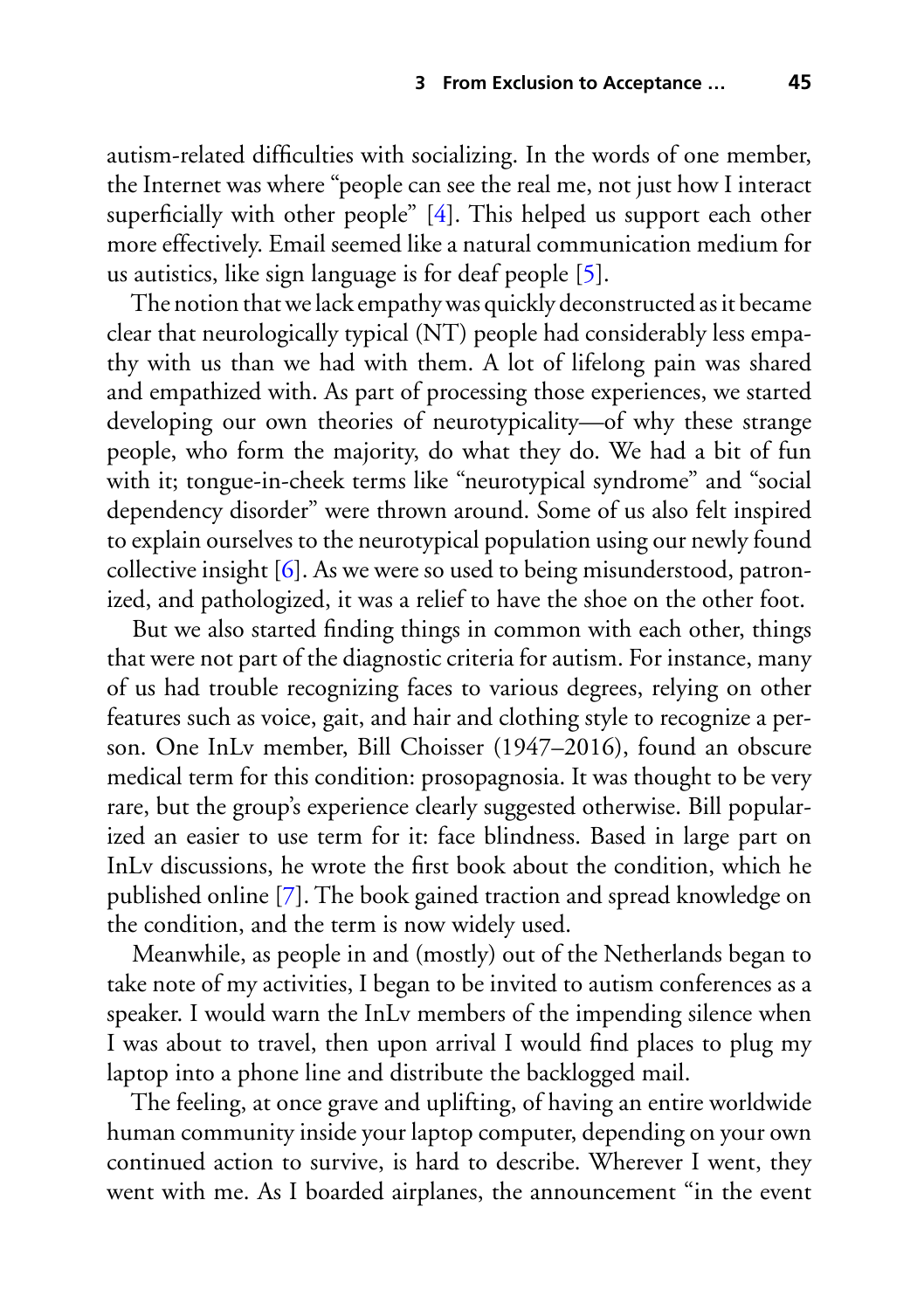of an emergency, you must leave all hand luggage behind" acquired an existential level of fearsomeness.

In July 1997, when InLv was a year old, I met X in person in Minneapolis, Minnesota, USA as the two of us were invited to speak on the new phenomenon of online autistic community and activism at a conference organized by the Society for Disability Studies. In person, he seemed much more timid than intimidating. The conference speech was a success for both of us.

But on InLv, though X continued to prefer his back seat, he was growing increasingly frustrated with the members' self-discovery and mutual support, which he had begun to see as spineless psychologizing. He wanted action. The rest of us were not ready for action. He also became increasingly jealous as I gravitated toward some level of prominence in certain autistic circles. It's understandable: where he had failed, I was succeeding.

Nevertheless, his behavior deteriorated to the point where it became both detrimental to the group and personal to me. Mere weeks after our conference speech in Minneapolis, I had to remove him. He and I both know the exact reasons, and that is enough. I have avoided contact since, but I wish him well. The group had succeeded in including him for a full year. In the process I had learned some hard lessons about both the possibilities and the limits of inclusion, which proved invaluable in later years.

InLv continued without him just as the discussions had begun to gravitate from the purely personal to the more political. A new idea came up in the group, based on the evidence and lived experience that autistic brains are wired differently from the mainstream on a fundamental level. Biological diversity of all kinds is essential to the survival of an ecosystem—so why should neurological diversity, which is one aspect of biological diversity, be any different? The objective fact that neurological diversity exists emerged as a strong argument for the acceptance of autistics and other neurological minorities as distinct classes of people among many, who have something valuable of their own to contribute, and who are as inherently worthy of equal rights as anyone.

In 1998, Judy Singer from Australia, who identified as having "AS [Asperger's Syndrome] traits", turned these InLv discussions into an influential sociological thesis [\[8\]](#page-7-7) and book chapter [\[9\]](#page-8-0), citing plenty of group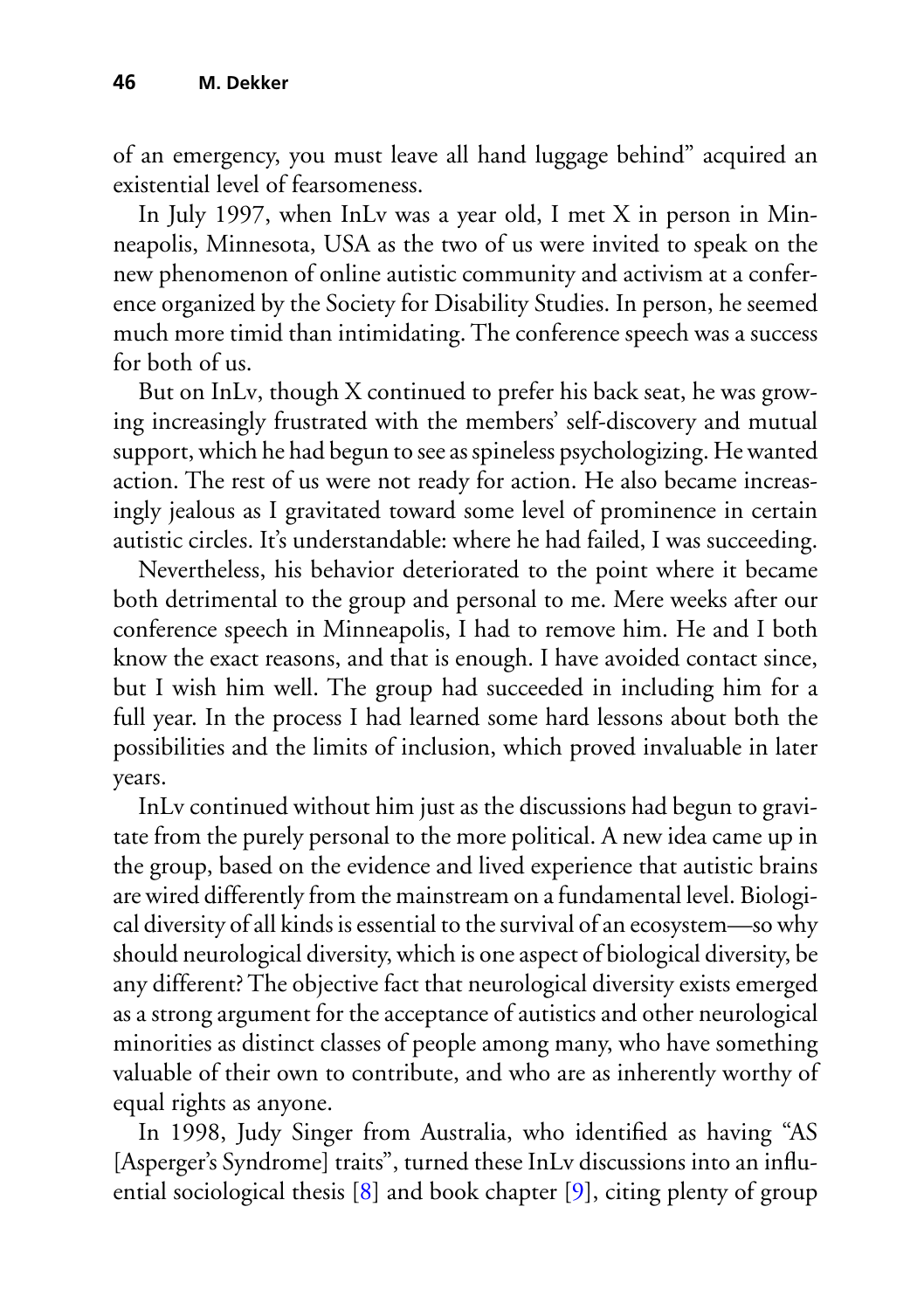members with their permission, and adding the requisite academic language to lend it legitimacy. Thus, she is correctly credited with coining the term 'neurodiversity' [\[10\]](#page-8-1). However, it may be argued that the American journalist Harvey Blume, who was also an InLv member and whom Singer cites as a frequent discussion partner, first popularized the term [\[11\]](#page-8-2).What is certain to me is that InLv, due to the ethos of acceptance, inclusivity, and rejection of social and political conformism that I imparted on it, was able to provide the environment in which the idea could emerge.

It is important to note that InLv's notion of neurodiversity was different from the "neurodiversity paradigm" that many contemporary activists subscribe to. These days it is often held that there is no such thing as a brain that is "less" or "broken" because "all neurologies are valid" [\[12\]](#page-8-3). By contrast, neurodiversity as an aspect of biodiversity includes and accepts people with suboptimal neurological configurations.While autistic people who would have preferred to be "cured" if possible were a minority in the InLv community, we never excluded or denounced them.

Meanwhile, the InLv community was joined by the #asperger IRC (Internet Relay Chat) channel for which I took over management in 1998. It had been started in 1997 by a German man nicknamed Nox, who had a diagnosis of schizoid personality disorder. He created the channel to be only for people on the autistic spectrum and related conditions. I disagreed with the exclusion of neurotypical guests and still do, but I did not feel like I could change this after the channel had become established as what it was. In any case it provided a way for autistic people, including many InLv members, to have text-based conversations that are much more direct than email.

Soon, the combination of these two communities started carrying over into the physical world. Many "real-world" relationships resulted, and I would estimate that at least a dozen children were born because of them, including my own three. Amazingly, the #asperger channel survives to this day, though people who join need to be patient as activity is intermittent.

Around the turn of the century, my own catatonia-like inertia problems started affecting my ability to manage the group effectively. As my initial burst of initiative petered out, it became harder and harder for me to manage email requests in a timely manner, and new members had to remind me multiple times and wait months before being added. Some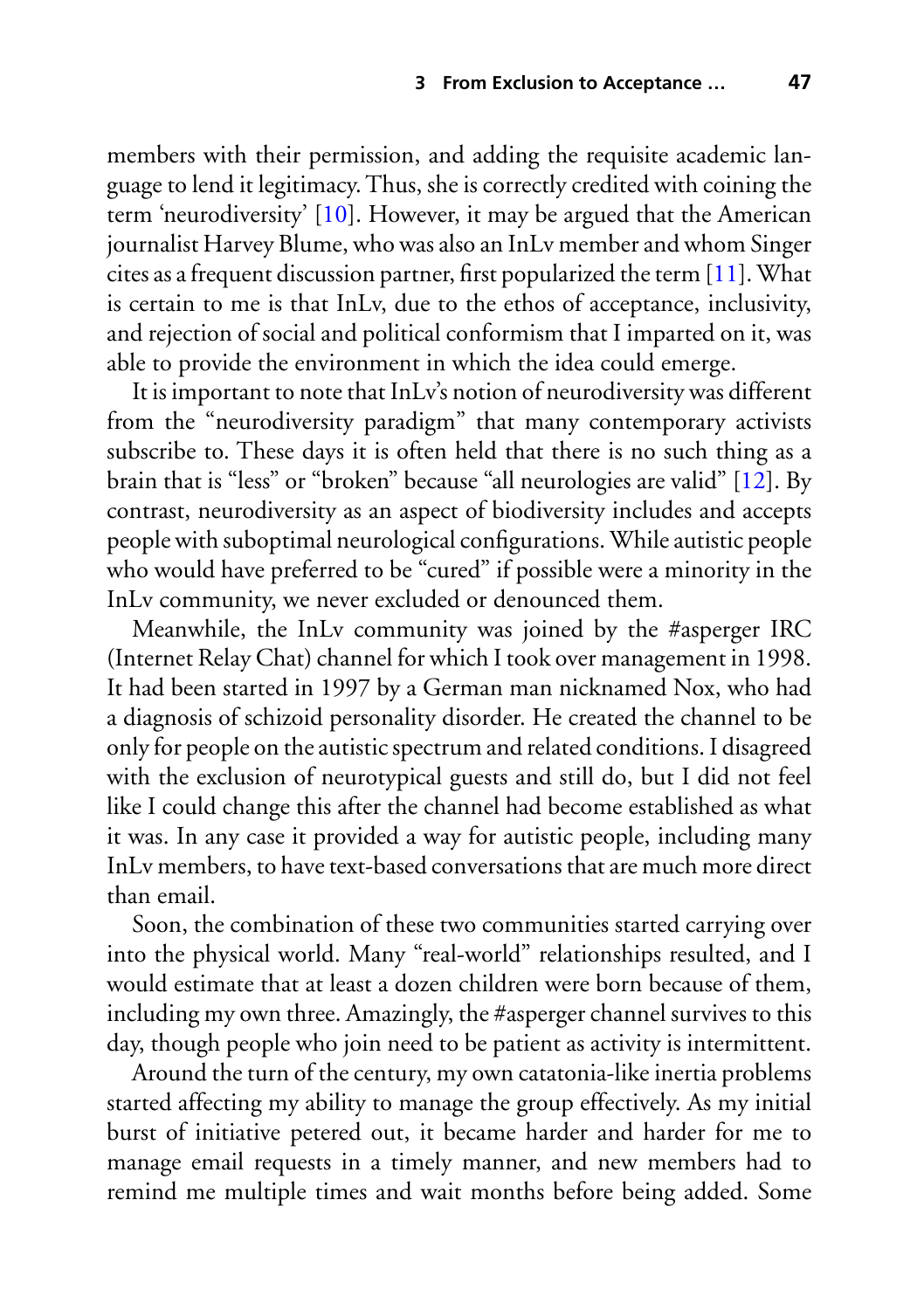never received a response, and thinking of that fills me with guilt to this day. Thankfully, as easy-to-use mailing list and forum hosting services became available on the web, other autistic-run communities started popping up. In spite of all this, InLv continued until early 2013. Sixteen years is a good run for any online community.

Probably the most significant real-life outgrowth of InLv and related communities is the yearly Autscape residential conference (see Buckle, Chapter 8), founded after a 2004 InLv discussion on the idea of creating a European equivalent of Autreat. As one of the Autscape organization's directors, it makes me happy to see InLv's spirit of inclusion and acceptance continue there.

## **References**

- <span id="page-7-0"></span>1. Wing, L., & Shah, A. (2000). Catatonia in autistic spectrum disorders. *The British Journal of Psychiatry, 176* (4), 357–362.
- <span id="page-7-1"></span>2. American Psychiatric Association. (1994). *Diagnostic and statistical manual of mental disorders* (4th ed.). Washington, DC: American Psychiatric Association.
- <span id="page-7-2"></span>3. Sinclair, J. (2005, January). *Autism network international: The development [of a community and its culture](http://www.autreat.com/History_of_ANI.html)*. Retrieved from http://www.autreat.com/ History\_of\_ANI.html.
- <span id="page-7-3"></span>4. Blume, H. (1997, June 30). Autistics, freed from face-to-face encounters, are communicating in cyberspace. *The New York Times*. Retrieved from [https://www.nytimes.com.](https://www.nytimes.com)
- <span id="page-7-4"></span>5. Dekker, M. (1999). *On our own terms: Emerging autistic culture.* Autism99 online conference. Retrieved from http://www.autscape.org/2015/ [programme/handouts/Autistic-Culture-07-Oct-1999.pdf.](http://www.autscape.org/2015/programme/handouts/Autistic-Culture-07-Oct-1999.pdf)
- <span id="page-7-5"></span>6. Meyerding, J., KB, Clark, P., & Comm, M. (1998).*Why are we so unfriendly? Or: Hello friend, now please go away* (Web log post). Retrieved from http:// [www.inlv.org/subm-social.html#unfriendly.](http://www.inlv.org/subm-social.html#unfriendly)
- <span id="page-7-6"></span>7. Choisser, B. (1997). *Face blind!* Retrieved from [http://www.choisser.com/](http://www.choisser.com/faceblind) faceblind.
- <span id="page-7-7"></span>8. Singer, J. (1998). *Odd people in: The birth of community amongst people on the autistic spectrum: a personal exploration of a new social movement based*